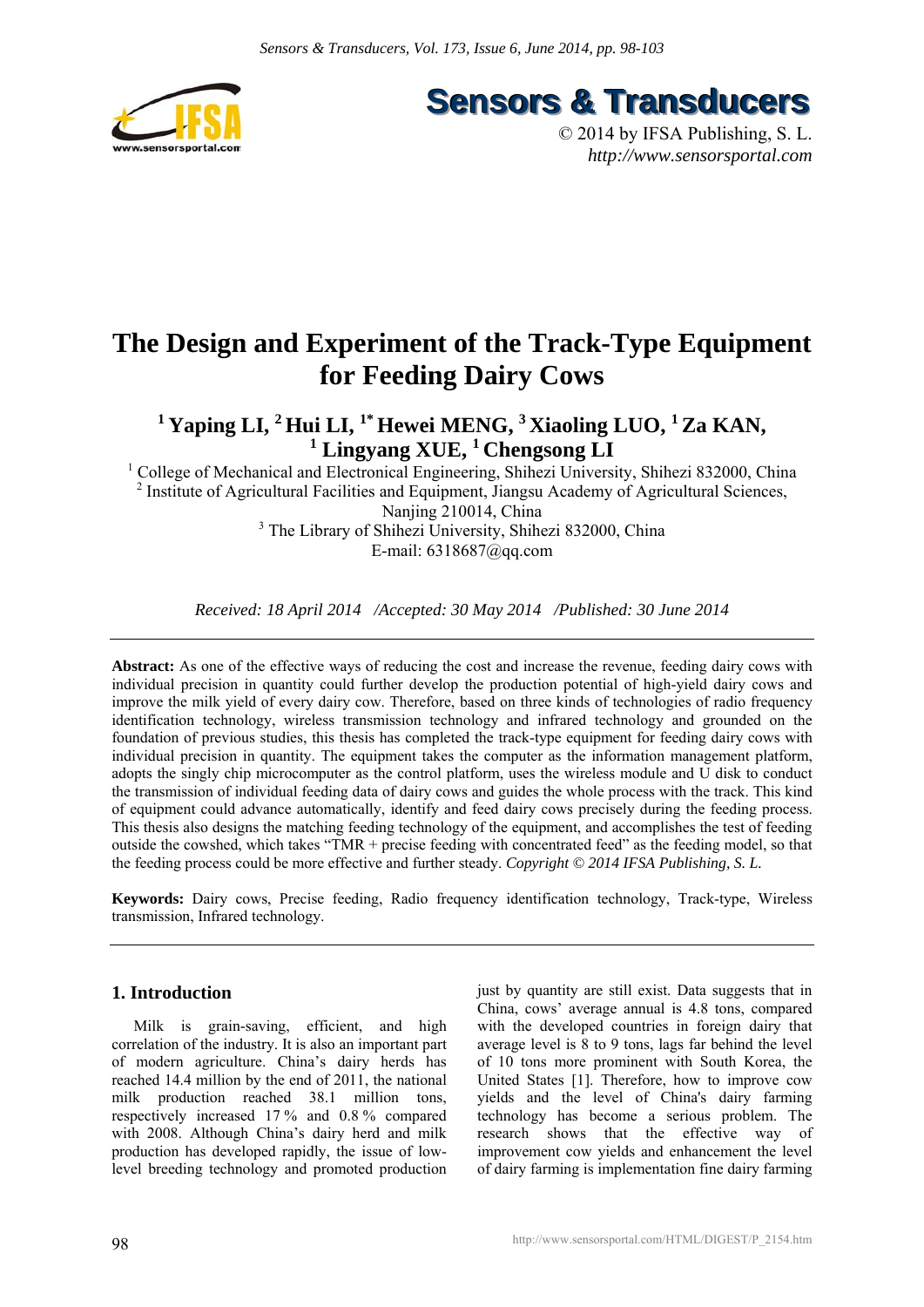technology. At present, the domestic researchers have carried out this study, such as Li Fade, Songzhan Hua, Gao Zhenjiang, Ni Zhijiang, etc. [2-6]. In this paper, designed the orbital individual cows fed precision equipment based on radio frequency identification, wireless transmission and infrared on the basis of Ni Zhijiang, Li Jicheng, Gao Zhenjiang, He Wei Meng, etc., which use computer for information management platform, MCU as control platform. Feeding equipment achieves data transmission for individual cows by way of a wireless device and USB. The diversity transmission improved the equipment applicability of different sizes cattle farms. Through the Human-Computer Interaction, interface more humane, the equipment enhances the operability. By the guide of orbital, the equipment realized unmanned during the feeding, and using wireless transmission module to transfer individual cows fed data simplified workflow. The design of infrared cow median centering system improved the accuracy recognition. These technologies enable the entire feeding process efficient and stable [7-10].

# **2. The Structure and Working Principle of Feeding Equipment**

# **2.1. The Simplified Diagram of Feeding Equipment**

The orbital intelligent cows feeding equipment mainly composes of mechanic system and control system. Mechanical system including feeding device and traveling device, and feeding device in which consists of feeding hopper, base, screw feeding device, stepper motors and other components; traveling device mainly consists of frame, moving motor, transmission, running gear, power , tracks and so on. Control system including identification system, data transmission system, information management system and human-computer interaction system and so on. Equipment structure diagram shown in Fig. 1.

# **2.2. The Working Principle of Feeding Equipment**

First, the production data when the day before yesterday of cow updated to the information management system before feeding. The individual cows fed data send to the next crew by the use of a wireless device or USB mode, stored in the memory of the control system equipment. After the cattle flailed, racing system power open before start feeding, and feeding equipment travel along the track direction. During the process of moving, the infrared detection system identify cattle markers and parking the feeding equipment after identified the markers. The RFID identification system capture the individual cows' electronic ear tag identification numbers and compare it with the number that stored in the microcontroller, then the cows fed information is queried out. Then the system control stepper motor rotation through number of pulses, switch on screw feeding device, and feed the cows feeding amount that required. After feeding, feeding equipment continue to move forward into the next cow identification and feeding, the flow chart of feeding equipment showed in Fig. 2.







**Fig. 2.** Feeding flow chart.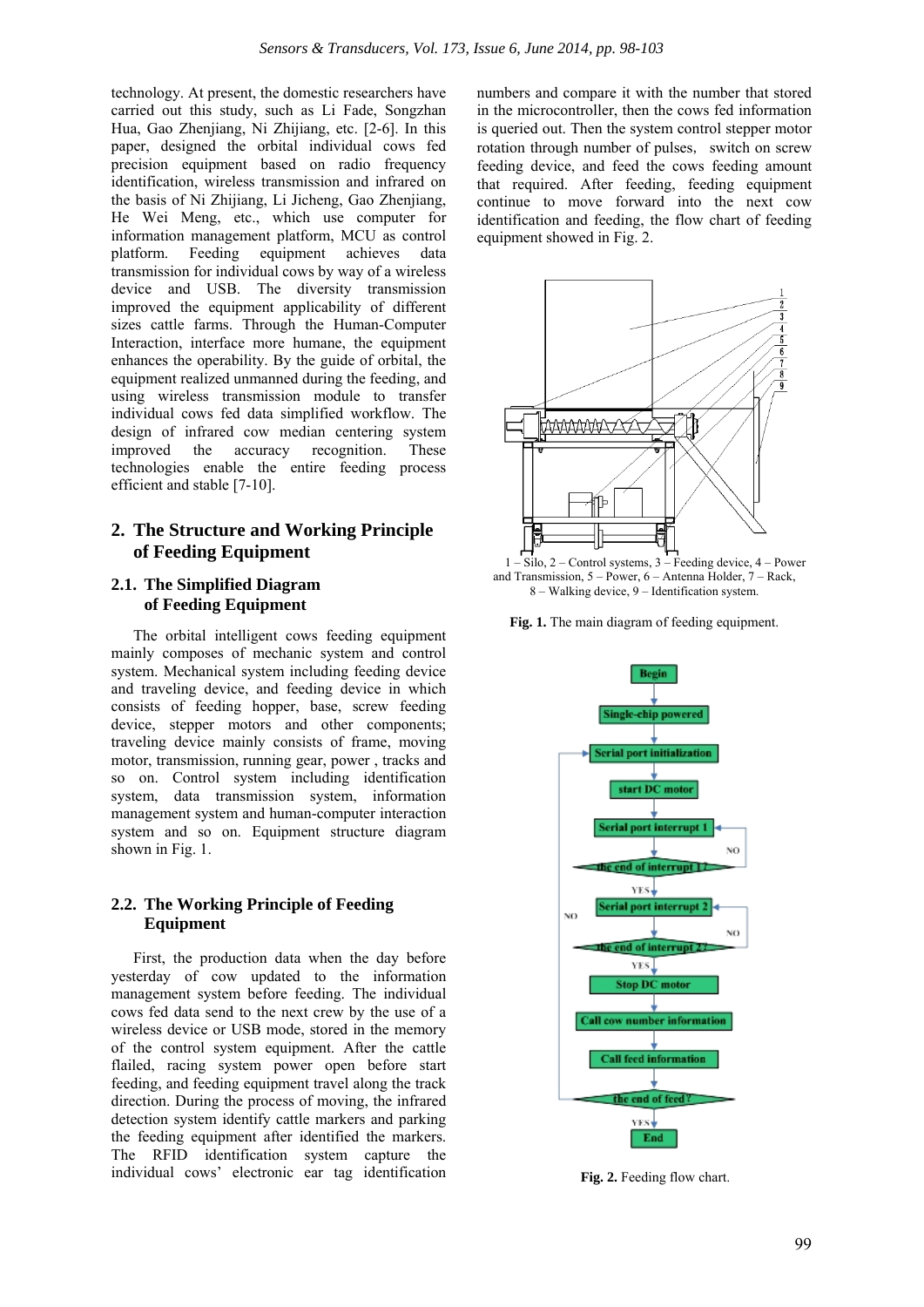# **3. Mechanical Systems**

Mechanical systems including feeding device and traveling device. Feeding device mainly consists of hopper, base, and screw feeding device, stepper motor and other components. Traveling device mainly consists of frame, traveling motor, transmission, running gear, power and track and other components.

# **3.1. Feeding Device**

Feeding device is composed by hopper, base, screw feeding device, stepper motor and so on, and its structure is shown in Fig. 3. When feeding, commands that sent by the control system to the stepper motor controller drive a stepper motor to control rotary screw auger, and fed fine amount of feed to the cows needed.

Requirements for the fed, screw feeder device used third-diameter variable pitch screw feeding apparatus [11-13]. It effectively improved the stability and reliability of feeding. Spiral auger is driven by a stepping motor and the use of servo digital stepper motor driver control the rotation speed and acceleration. MCU control procedures calculated the required ration based on fed cattle have been identified, and converted the number of pulses for the stepper motor, then the number of pulses sent to the driver to control the angular displacement, in order to achieve accurate supply of concentrate feed for dairy cattle.



**Fig. 3.** Transporting device made by three sections of spiral.

# **3.2. Traveling Device**

Traveling device mainly consisted of frame, traveling motor, transmission, running gear, power and rail and other components. The equipment used a battery as a power. Its supply voltage was 48 V. 48 V DC power source selected for the machine, also achieved the equipment parking timely and reliable through installing electromagnetic brake at the end of the DC motor. Power transmission chain drive mechanism adopted chain drive through the chain drive motor rotating the front axle. The traveling speed of equipment controlled by the speed platform adjustment knob and the speed range is 0.4-2.0 m/s.

# **4. Control Systems and Software Design**

## **4.1. The Elements of Control System**

Control system consisted of microcomputer control system, radio frequency identification system, data transmission device and information management system and other components.

# **4.2. Information Management System Programming**

In this study, Vb.net is used to write the information management software which is a PC software. System realized the entry and batch import cattle-related information, achieved integrated management of cattle information. Then the system analyzes and calculates different cattle feeding information according to feeding model. Finally, the processed data transited the module of via wireless transmission or downloaded to a removable storage medium, then to the next bit machine memory. while taking the cattle farm worker, cattle production integrated information management into account, the feeding system of cows completed a precise data processing and transmission, achieved updating information storage, data query and herds warning of cattle farm, realized the effective, rapid management of cattle, improved the efficiency of information processing and cattle management simultaneously.

The main interface of information management software was shown in Fig. 4, the main function modules was system management, information management, feeding cows, statistical reports, information and early warning and etc.



**Fig. 4.** Interface of dairy information software.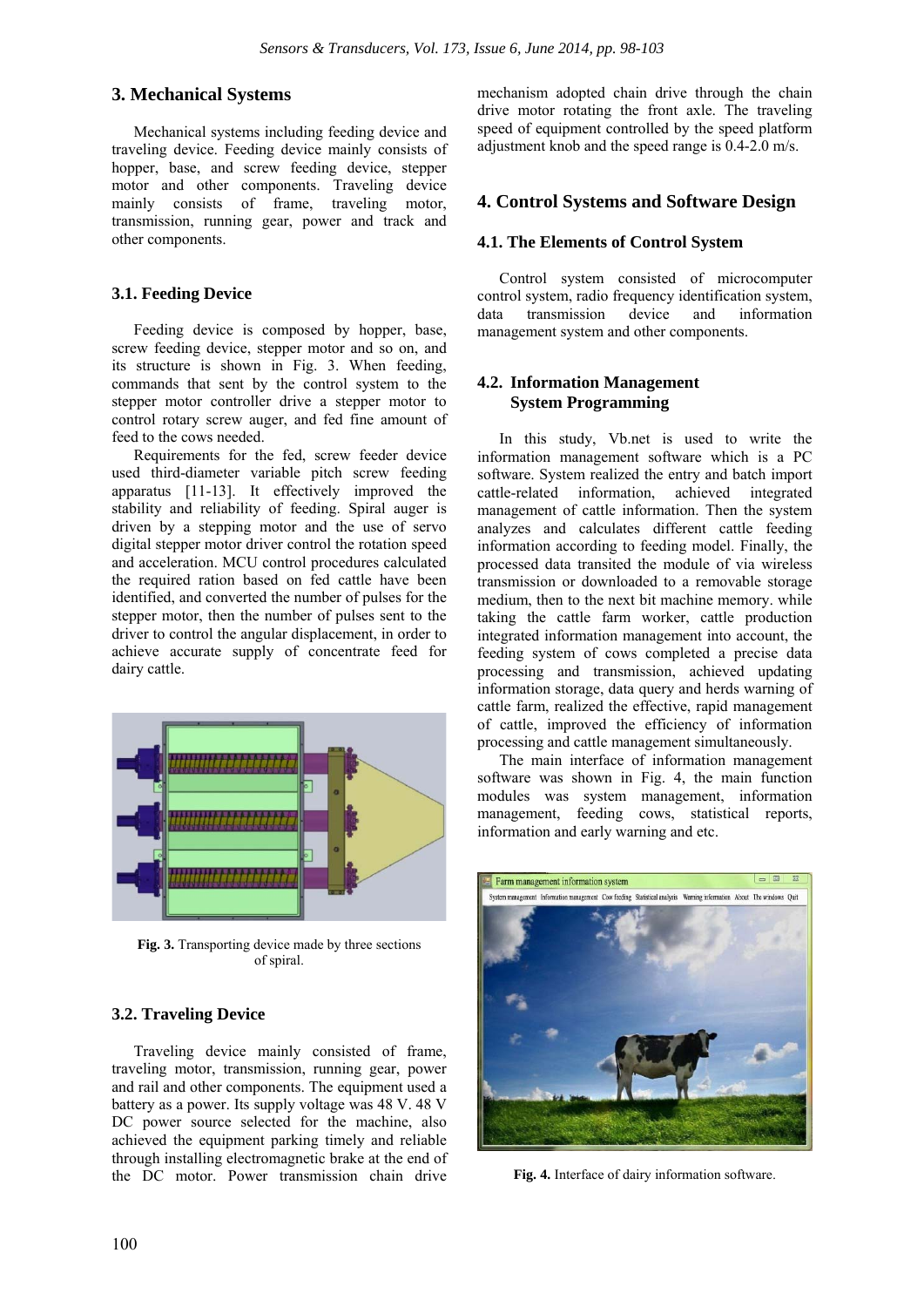## **4.2.1. System Development**

System adopted the prototype to design, combined with the actual situation of cattle, based on the user needs and to conduct a comprehensive analysis of the flow of information from the perspective of the overall system, through the way of data abstraction directly and functional decomposition, organized a database, established a unified data platform. By the use of prototyping to systems development, the system was divided into a number of functional modules. The process of system design and development was shown in Fig. 5.



**Fig. 5.** Development of flow chart.

#### **4.2.2. Database Design**

The design of database table has followed the "meet user demanding" principle. Through the database system design the Access2007 database was used to build the library files Cow.mdb, and it included the following 8 documents shown in Table 1:

| <b>Table 1.</b> Database tables. |  |
|----------------------------------|--|
|----------------------------------|--|

| <b>Table name</b> | <b>Explanation</b>                             |  |  |  |
|-------------------|------------------------------------------------|--|--|--|
| <b>USERINFO</b>   | System user information                        |  |  |  |
| <b>NCINFO</b>     | Introduced information about cattle            |  |  |  |
| <b>ZGINFO</b>     | Employee information                           |  |  |  |
| <b>NZINFO</b>     | Information of cattle                          |  |  |  |
|                   | NNGTRCNJLINFO Milk recording of individual cow |  |  |  |
| <b>NNRCBBINFO</b> | Milk production nissan statement               |  |  |  |
|                   | of cow                                         |  |  |  |
| <b>NNYCBBINFO</b> | Milk monthly statement of cow                  |  |  |  |
| <b>NNZCJLINFO</b> | Milk expenditure records                       |  |  |  |

# **4.2.3. Functional Achievement**

Users could log into the system by account and password. The permissions be divided into system administrators, operators and ordinary users, and different roles have different rights. After entering the system, system administrators complete to manage users' information at first, registered accounts, assigned roles other than "system administrator" for new users. User accessed to the system has the rights of data storage, add, modify, and delete data.

User also have the rights of the cattle information complete, the employee information and cattle information statistics, the dairy cattle and milk production information expenses, the task of query, print, and so on. A separate set of "cows fed" module implemented the data processing, transfer and sharing between systems and equipment. Identified information of identification systems realized data validation comparison by "cows fed" module processing and carried out the amount of feed needed to fine individual cattle. By fitting the model test, feed converted to the number of pulses for the stepper motor, and then through the transmission means data is transmitted to the control system.

# **4.3. Communication between the Computer and Microcontroller**

The computer and microcontroller exchange data in two ways: wireless transmission and U-disk transfer. The wireless communication is RFD5800 embedded multi-channel micro-power wireless data import transmission module, theoretical transmission distance up to 1000 meters, frequency is 470-510 MHz; U disk transfer directly used the PIC24F family of microcontrollers internal USB bus as controller, and read U disk data as host identity.

## **4.4. RFID Communication with the MCU**

RFID used ID-240-type remote reader, collocation the SMC-E1334 card, use RS232 mode and interrupt realized the data exchange with microcontroller. Used CD4205 for microcontroller serial time division multiplexing, to achieve the communications between SCM and PC (or readers).

#### **4.5. The Machine Master Program Design**

The master program of Microcontroller utilized via wireless transmission or U disk transmission, and received information data of storage cows individual. When the card information is received and recognized by RDID, it called the individual cow information data to calculate the number of stepper motor pulses, then controlled the actuator operation. MCU block diagram was shown in Fig. 6.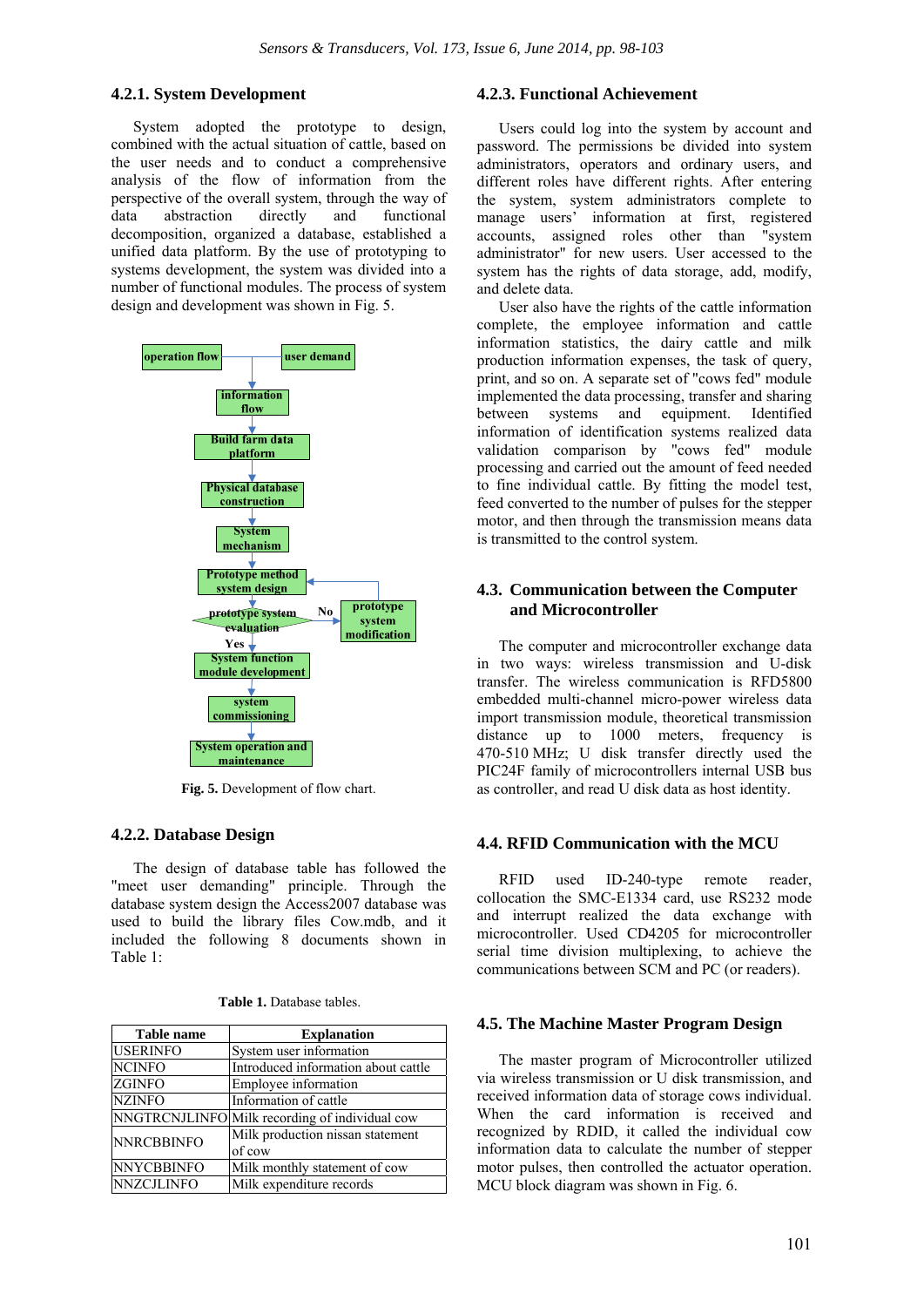

**Fig. 6.** Process diagram of MCU program.

# **5. Design the Equipment Commissioning and Feeding Process**

# **5.1. Equipment Commissioning**

After feeding tests: feeding equipment was stability when in screw speed of 60 rpm, accordingly, the screw speed adopt 60 rpm during experiment. Used least squares fitting feeding model in the speed is as follows:

 $y = 3686.504544x - 30.638918$ ,

where  $x$  is the amount of feeding, kg;  $y$  is the number of pulses, piece.

The actual feeding range for equipment was 2-4 kg/bout, So set a target feeding amount was 2.0 kg/bout, 2.5 kg/bout, 3.0 kg/bout, 3.5 kg/bout, 4.0 kg/bout, each 10 times, respectively, repeated measurements, in order to carry out precision tests, the relative error of the data measurements and the target value as shown in Table 2.

**Table 2.** The relative error of measured and target value.

| <b>Target</b> | The average<br>relative<br>error | The<br>upper<br>bound of<br>error | <b>The lower</b><br>bound of<br>error |  |
|---------------|----------------------------------|-----------------------------------|---------------------------------------|--|
|               | $-0.6\%$                         | $1.1\%$                           | $-1.4\%$                              |  |
| 2.5           | $-0.8\%$                         |                                   | $-1.6\%$                              |  |
|               | $-0.43\%$                        | $0.133\%$                         | $-1.33\%$                             |  |
| 3.5           | $-0.8 \%$                        | $-0.4\%$                          | $-1.37\%$                             |  |
|               | $-0.43\%$                        | $0.4\%$                           | $-1.25%$                              |  |

From Table 2, it means the relative error between average and target less than 2 % under different range conditions, meet the accuracy requirements of feeding.

## **5.2. Feeding Process Design**

At present, "TMR feeding technology" has improved the efficiency of dairy farming significantly, and enhanced the level of mechanization of dairy farming, but it take the "group" as the feeding unit, couldn't take full account of the differences among individuals within populations, also could not meet the technical requirements of dairy cattle fine breeding. Therefore, this paper used "TMR + concentrate feed fed precisely" [14, 15] feeding mode during the process of cows fed. That is: first, TMR fed the basic materials needed, then based on individual body condition of the cows, feeding the cows fine individual cow feed supplement by precise equipment.

Early researches showed that too small bovine jugular flail spacing could easily lead to interindividual cattle snatch serious, also case the equipped recognition accuracy rate decreased and other issues; too large spacing will reduce the number of cattle herds, and increase the cost of cattle. Based on the above issues, in order to ensure the feeding effect, we use self-propelled precision feeding equipment in Mission Center 121 cattle of eight divisions of Xinjiang Production and Construction Corps (XPCC) as fed mode test. The main purpose of test cattle was to investigate the effects of different spacing neck flail and travel speed on feeding efficiency, recognition rate, snatch rate, herds and other factors. The test identified two bovine jugular flail spacing was 1.2 m and 1.4 m respectively. Office for feeding outside pens, because there was no requirement on herds, which can guarantee the best feeding affection, the feeding pitch of the different index values as shown in Table 3 parameter.

**Table 3.** Different cow neck cangue spacing and each index.

| The space<br>of Bovine<br>jugular<br>flail/m | Travel<br>speed of<br>equipme-<br>nt $(m \cdot s^{-1})$ | Recogn-<br>ition<br>rate $/$ % | Recogni-Snat-<br>tion<br>accuracy/rate/<br>$\frac{0}{0}$ | ch<br>$\frac{0}{0}$ | The<br>Response<br>time of<br>System<br>response/s | Each one<br>hundred<br>takes<br>time/h |
|----------------------------------------------|---------------------------------------------------------|--------------------------------|----------------------------------------------------------|---------------------|----------------------------------------------------|----------------------------------------|
| 1.2                                          | 0.45                                                    | 100                            | >96                                                      | <4                  | $<$ 2                                              | < 0.4                                  |
| 4 ا                                          | 0.7                                                     | 100                            | >99                                                      | $\Omega$            | <2                                                 | < 0.35                                 |

## **6. Conclusion**

1) Use computer as information management platform, microcontroller as control platform, wireless transmission technology for data transmission, realized precise feeding equipment design. Based on infrared technology in the field of